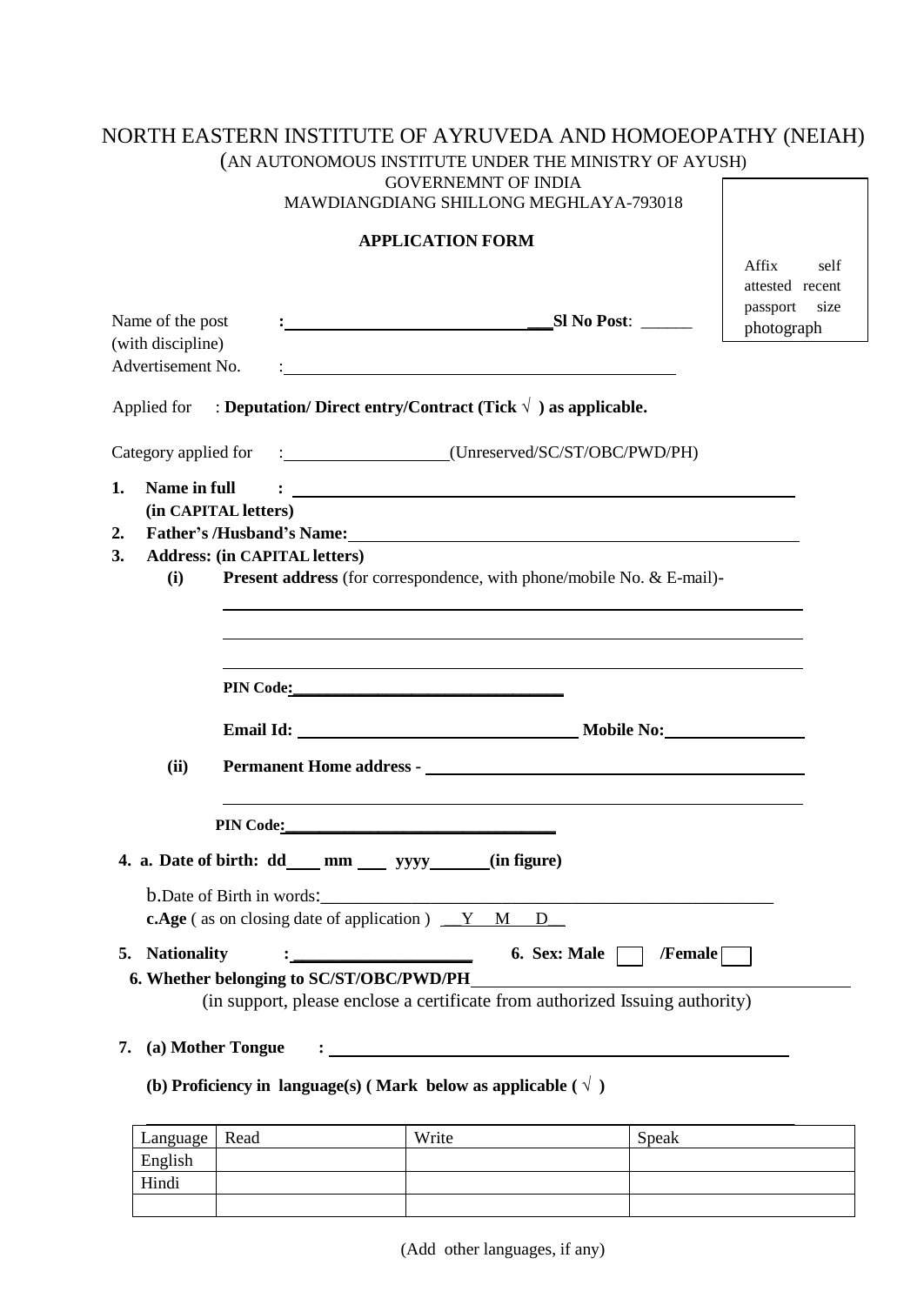|                                        | $\alpha$ gradamaan $\alpha$ mark-shad. |                                                                                      |                    |                                                                    |                                                                                             |                                             |
|----------------------------------------|----------------------------------------|--------------------------------------------------------------------------------------|--------------------|--------------------------------------------------------------------|---------------------------------------------------------------------------------------------|---------------------------------------------|
| <b>Examination</b>                     | Name<br>of<br>the<br>Degree/Diploma    | Name of the<br><b>College</b><br>$\pmb{\&}$<br><b>University and</b><br><b>Board</b> | Year of<br>passing | <b>Division</b><br>$obtained$<br>(mention<br>distinction<br>if any | Percentage<br>of<br>marks/OGPA<br>obtained (Aggregate<br>in case<br>of degree<br>programme) | Subject(s)<br>$(Major)$ /<br>Specialization |
|                                        |                                        |                                                                                      |                    |                                                                    |                                                                                             |                                             |
| $10^{\text{th}}$ or                    |                                        |                                                                                      |                    |                                                                    |                                                                                             |                                             |
| equivalent                             |                                        |                                                                                      |                    |                                                                    |                                                                                             |                                             |
|                                        |                                        |                                                                                      |                    |                                                                    |                                                                                             |                                             |
| $(10+2)$ or                            |                                        |                                                                                      |                    |                                                                    |                                                                                             |                                             |
| equivalent                             |                                        |                                                                                      |                    |                                                                    |                                                                                             |                                             |
|                                        |                                        |                                                                                      |                    |                                                                    |                                                                                             |                                             |
|                                        |                                        |                                                                                      |                    |                                                                    |                                                                                             |                                             |
|                                        |                                        |                                                                                      |                    |                                                                    |                                                                                             |                                             |
|                                        |                                        |                                                                                      |                    |                                                                    |                                                                                             |                                             |
|                                        |                                        |                                                                                      |                    |                                                                    |                                                                                             |                                             |
|                                        |                                        |                                                                                      |                    |                                                                    |                                                                                             |                                             |
| Bachelor's                             |                                        |                                                                                      |                    |                                                                    |                                                                                             |                                             |
| degree                                 |                                        |                                                                                      |                    |                                                                    |                                                                                             |                                             |
| Diploma /                              |                                        |                                                                                      |                    |                                                                    |                                                                                             |                                             |
| Certificate                            |                                        |                                                                                      |                    |                                                                    |                                                                                             |                                             |
| course                                 |                                        |                                                                                      |                    |                                                                    |                                                                                             |                                             |
|                                        |                                        |                                                                                      |                    |                                                                    |                                                                                             |                                             |
|                                        |                                        |                                                                                      |                    |                                                                    |                                                                                             |                                             |
|                                        |                                        |                                                                                      |                    |                                                                    |                                                                                             |                                             |
|                                        |                                        |                                                                                      |                    |                                                                    |                                                                                             |                                             |
| Master's                               |                                        |                                                                                      |                    |                                                                    |                                                                                             |                                             |
| <b>Degree</b>                          |                                        |                                                                                      |                    |                                                                    |                                                                                             |                                             |
|                                        |                                        |                                                                                      |                    |                                                                    |                                                                                             |                                             |
|                                        |                                        |                                                                                      |                    |                                                                    |                                                                                             |                                             |
|                                        |                                        |                                                                                      |                    |                                                                    |                                                                                             |                                             |
|                                        |                                        |                                                                                      |                    |                                                                    |                                                                                             |                                             |
| <b>Doctorate</b>                       |                                        |                                                                                      |                    |                                                                    |                                                                                             |                                             |
|                                        |                                        |                                                                                      |                    |                                                                    |                                                                                             |                                             |
| degree                                 |                                        |                                                                                      |                    |                                                                    |                                                                                             |                                             |
|                                        |                                        |                                                                                      |                    |                                                                    |                                                                                             |                                             |
|                                        |                                        |                                                                                      |                    |                                                                    |                                                                                             |                                             |
|                                        |                                        |                                                                                      |                    |                                                                    |                                                                                             |                                             |
|                                        |                                        |                                                                                      |                    |                                                                    |                                                                                             |                                             |
| Any other                              |                                        |                                                                                      |                    |                                                                    |                                                                                             |                                             |
| $\boldsymbol{\mathrm{examination(s)}}$ |                                        |                                                                                      |                    |                                                                    |                                                                                             |                                             |
|                                        |                                        |                                                                                      |                    |                                                                    |                                                                                             |                                             |
|                                        |                                        |                                                                                      |                    |                                                                    |                                                                                             |                                             |

# **8. Qualification(Academic & Professional) (Please enclose a Xerox copy of each degree/certificate & mark- sheet):**

# **09. Details of Professional Publications and Research Work:**

(Please attach details on separate sheet duly signed to include Topic / Name of Publication, Name of Journal (ISSN) / Publisher & Edition etc)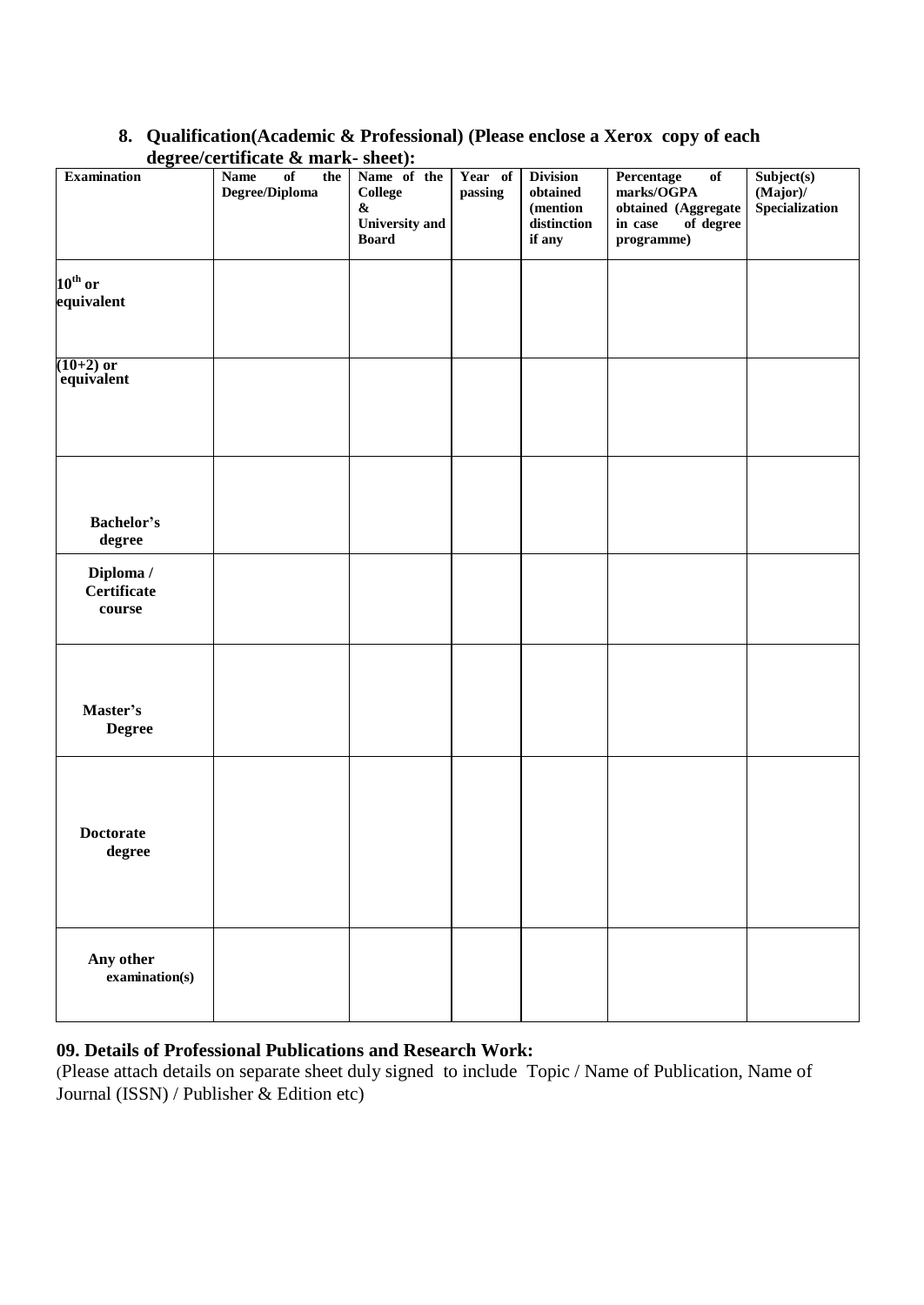| Office/Institute/<br>Organisation | Post held | Scale of Pay &<br><b>Basic Pay</b> | From | T <sub>o</sub> | <b>Actual</b><br><b>Duration</b><br>(Years $\&$<br>Months) | Nature of<br><b>Duties</b> |
|-----------------------------------|-----------|------------------------------------|------|----------------|------------------------------------------------------------|----------------------------|
|                                   |           |                                    |      |                |                                                            |                            |
|                                   |           |                                    |      |                |                                                            |                            |
|                                   |           |                                    |      |                |                                                            |                            |
|                                   |           |                                    |      |                |                                                            |                            |
|                                   |           |                                    |      |                |                                                            |                            |

### **10. Employment/Experiences Record (Starting from the present position):**

( Please attach experience certificates from competent authority duly signed/counter signed)

#### **11. Nature of present employment, i.e. Adhoc or Temporary or Permanent:**

**12. In case the present employment is held on Deputation/ Contract basis, please state:**

a. The date of initial appointment

b. The period of appointment on deputation/contract

c. Name of the parent office/organisation to which you belong

#### **13. Training/Courses attended**

| <b>Name of Course</b> | <b>Institution</b> | <b>Puration</b> |
|-----------------------|--------------------|-----------------|
|                       |                    |                 |
|                       |                    |                 |

#### **14. Additional details about your present employment**

#### **Please state whether working under (mention name)-**

- i. Central Government
- ii State Government
- iii. Autonomous Organization under State/Centre Govt
- iv. Centre/State Government Undertaking
- v. Central/State University
- vi Private Organization\_\_\_\_\_\_\_\_\_\_\_\_\_\_\_\_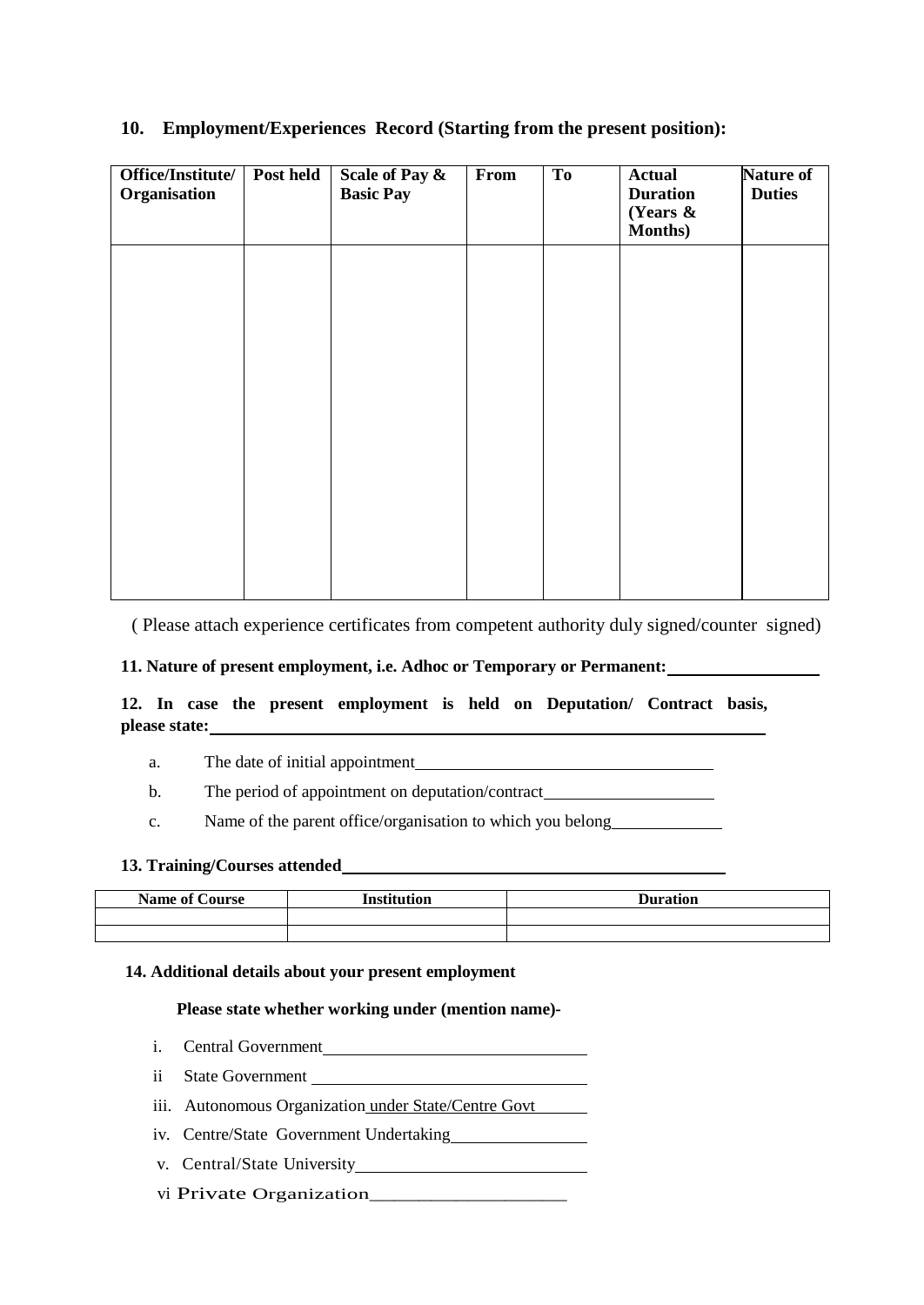# **15. Additional information, if any, which you would like to support of your suitability for the post.**

(Enclose a separate sheet, if the space is insufficient in any column.)

| 16. Details of Fee<br>Date           | $\_\text{Postal Order}/\_\text{D.D No.}$<br>Issuing Bank/Post Office |  |
|--------------------------------------|----------------------------------------------------------------------|--|
| 17. Copies of testimonial attached:- |                                                                      |  |
| 1)                                   | $\overline{11}$                                                      |  |
| 11)                                  | Iv)                                                                  |  |

#### **DECLARATION**

I affirm that information given in this application is true and correct. I also fully understand that if at any stage it is discovered that any attempt has been made by me to willfully conceal or misrepresent any facts, my candidature may be summarily rejected or employment terminated.

Place: **Signature of the candidate**

Date:

(Name in CAPITAL letters)